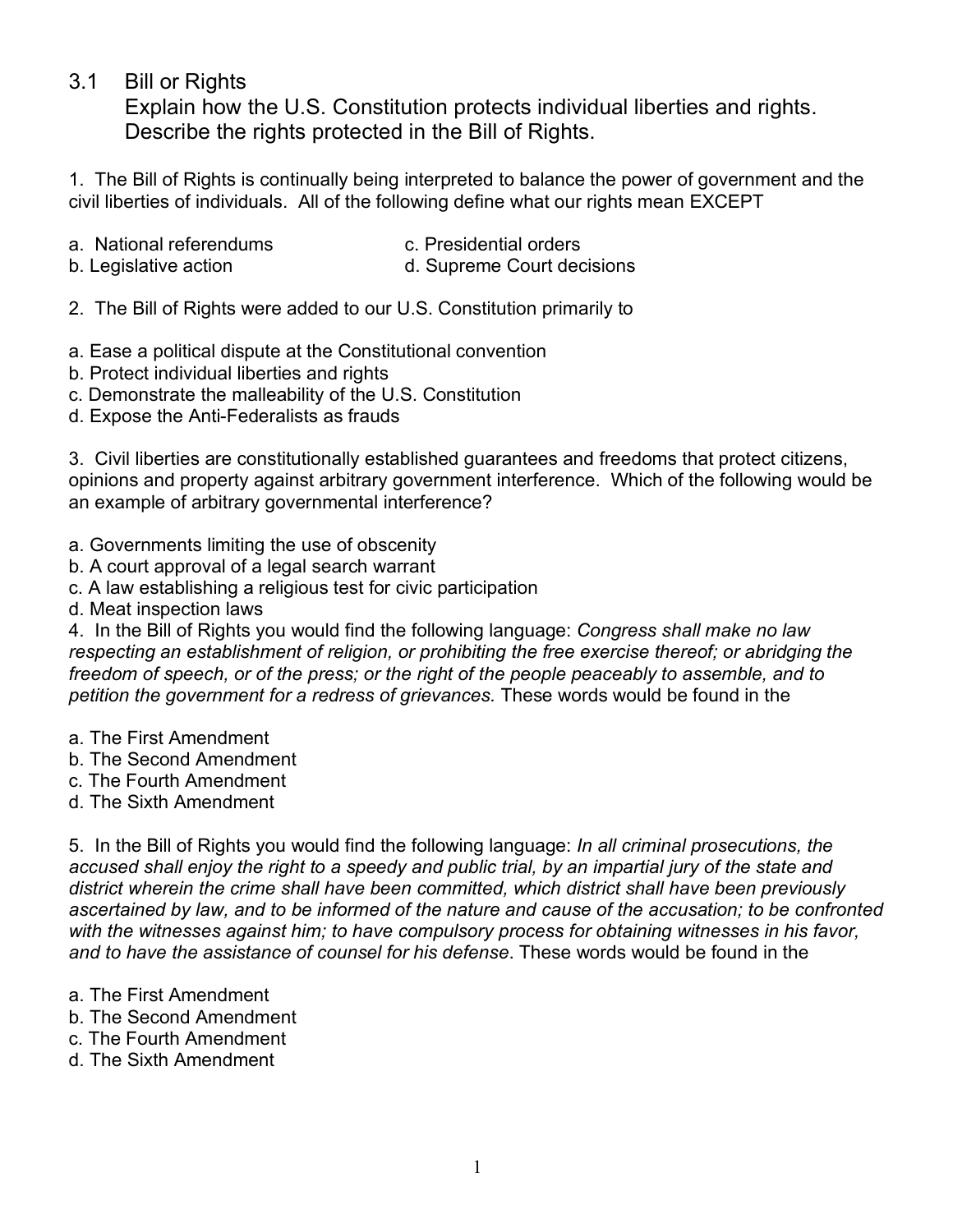6. In the Bill of Rights you would find the following language: *A well-regulated militia, being necessary to the security of a free state, the right of the people to keep and bear arms, shall not be infringed.* These words would be found in the

- a. The First Amendment
- b. The Second Amendment
- c. The Fourth Amendment
- d. The Sixth Amendment

7. In the Bill of Rights you would find the following language: *The right of the people to be secure in their persons, houses, papers, and effects, against unreasonable searches and seizures, shall not be violated, and no warrants shall issue, but upon probable cause, supported by oath or affirmation, and particularly describing the place to be searched, and the persons or things to be seized.* These words would be found in the

- a. The Fourth Amendment
- b. The Fifth Amendment
- c. The Eighth Amendment
- d. The Tenth Amendment

8. In the Bill of Rights you would find the following language: *Excessive bail shall not be required, nor excessive fines imposed, nor cruel and unusual punishments inflicted*. These words would be found in the

- a. The Fourth Amendment
- b. The Fifth Amendment
- c. The Eighth Amendment
- d. The Tenth Amendment

9. In the Bill of Rights you would find the following language: *The powers not delegated to the United States by the Constitution, nor prohibited by it to the states, are reserved to the states respectively, or to the people*. These words would be found in the

- 
- a. The Fourth Amendment **c. The Eighth Amendment**
- b. The Fifth Amendment d. The Tenth Amendment
- 

10. Former chief justice of the Supreme Court Charles Evans Hughes once said, "We are under a Constitution, but the Constitution is what the judges say it is." Which of the following best exemplifies what chief justice Hughes meant.

- a. The precedent found in Marbury v. Madison
- b. Presidential action to raise tariffs
- c. The passage of the Voting Rights Act of 1965
- d. Policy experimentation as a result of federalism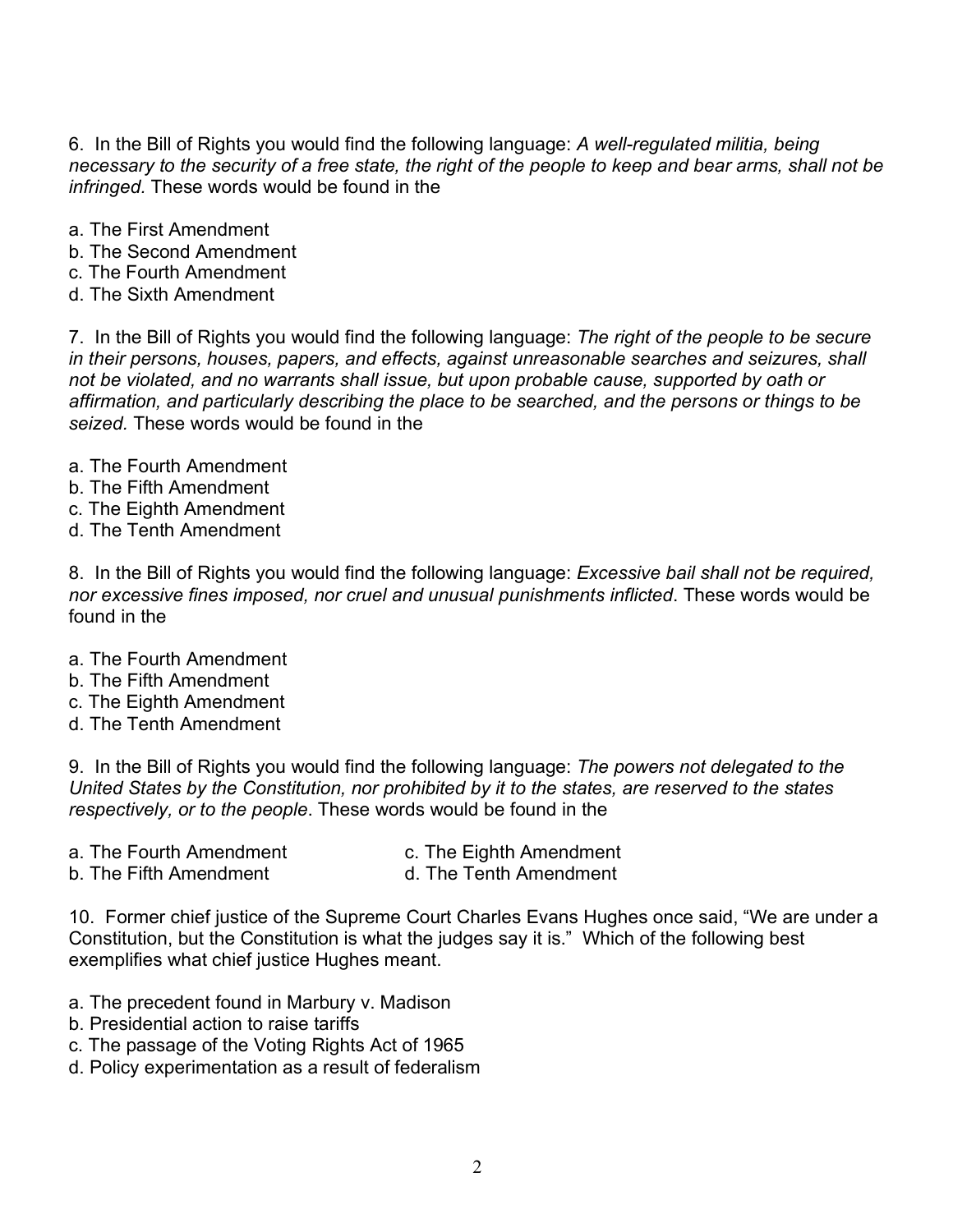11. Provisions of the U.S. Constitution's Bill of Rights are continually being interpreted to balance the power of government and the civil liberties of individuals. The Court has been involved in a number of *landmark* cases. Which of the following best define what is meant by a *landmark* case?

a. A civil scenario that involves arbitrary interference by government

- b. A criminal scenario that involves the seizure of property
- c. A significant court decision that address a constitutional question for the first time
- d. A significant court decision that brings clarity to constitutional ambiguity

12. The police entered Tom's apartment without a legal warrant based upon an informant's tip that illegal drugs were present. Drugs were found. At trial the judge agreed with Tom's attorney who claimed the evidence was inadmissible. What legal principle did the judge base her opinion on?

- a. The establishment clause example c. Eminent domain
	-
- b. The exclusionary rule b. The exclusionary rule
- 

13. All of the following types of protections can be found in the Bill of Rights EXCEPT

- a. Political rights
- b. Religious rights
- c. Police powers
- d. Suffrage extensions

14. In the case *Riley* v. *California* (2014) the Supreme Court argued: *Modern cell phones are not just another technological convenience. With all they contain and all they may reveal, they hold for many Americans "the privacies of life". The fact that technology now allows an individual to carry such information in his hand does not make the information any less worthy of the protection for which the Founders fought.* What legal doctrine can be applied to this scenario?

- a. Separation of powers doctrine
- b. The castle doctrine
- c. The doctrine of original intent
- d. Qualified immunity doctrine

15. Which of the following Court cases extended Fourth Amendment privileges to all citizens in all states?

- a. *Mapp* v. *Ohio* (1961)
- b. *Marbury* v. *Madison* (1803)
- c. *Baker* v. *Carr* (1961)
- d. *Roe* v. *Wade* (1973)

16. "Pleading the Fifth" has become almost cliché. Which of the following best exemplifies this practice?

- a. Despite pressure from the police, Tom remained silent during questioning.
- b. Officer Friendly must first obtain a legal warrant to enter Tom's house.
- c. Tom was provided an attorney even though he could not afford one.
- d. Tom's execution was granted a stay due to his persuasive arguments.